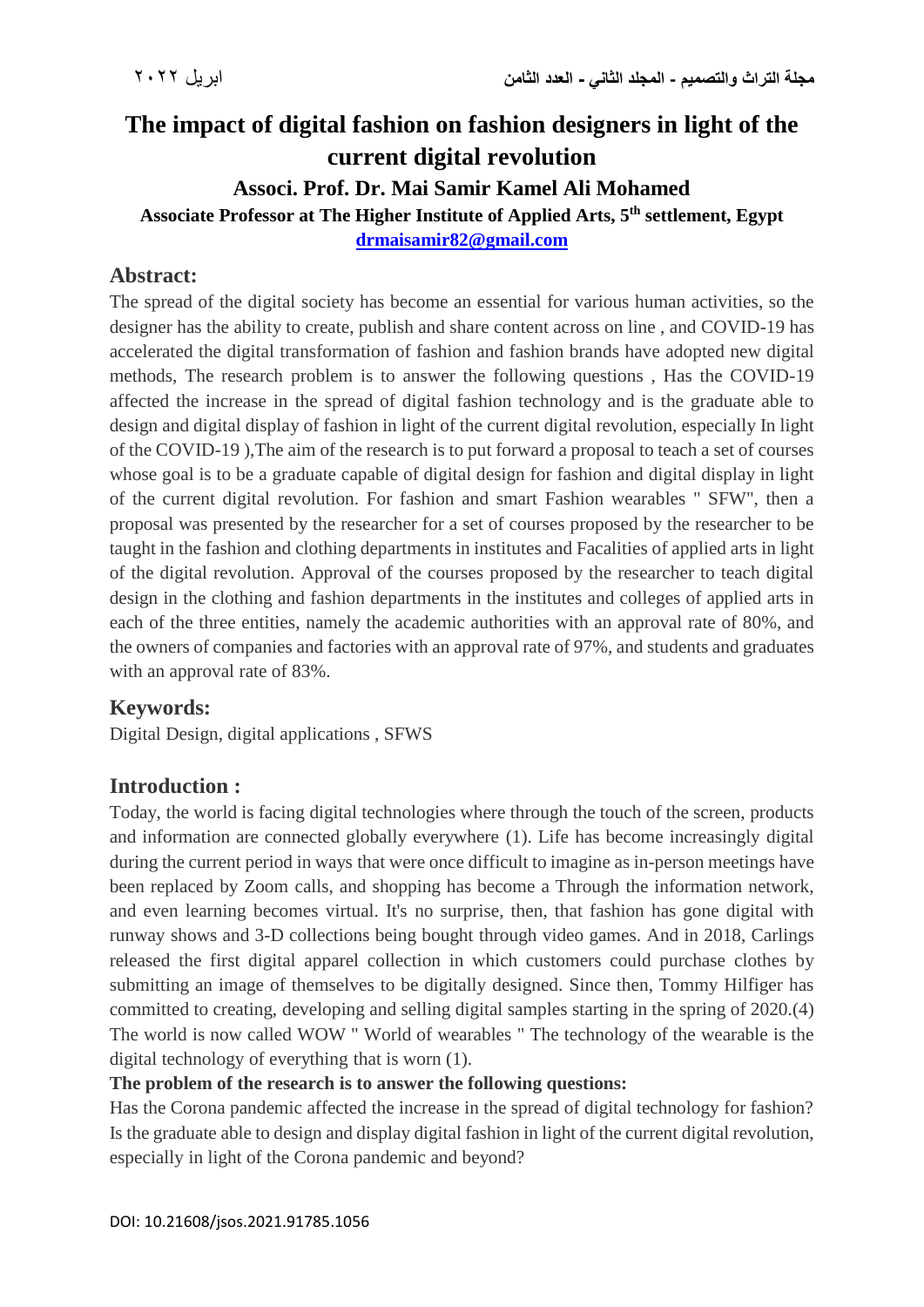The goal of the research is to put forward a proposal to teach a set of courses whose goal is to be a graduate capable of digital design of fashion and digital presentation in light of the current digital revolution. There are many courses that must be taught to the student to be a graduate capable of working in the digital market

The limits of the research: a questionnaire was made for three bodies, which are the subject of the study, namely, the academic bodies represented in the Faculty of Applied Arts, Helwan University, the Faculty of Applied Arts, Badr University, October University for Modern Sciences and Arts MSA, the Higher Institute of Applied Arts in the Fifth Settlement, and the sample is represented by 40 faculty members The supporting body and the second party are the owners of companies and factories, and the sample is represented by 30 individuals from the owners of companies and factories, and the third party is represented by students and graduates, with 100 students and graduates.

## **Research Results :**

In response to the research questions, it was found that

The Corona pandemic has affected the increase in the spread of digital technology for fashion - The graduate is unable to design and display digital fashion in light of the current digital revolution, especially in light of the Corona pandemic and beyond.

The general results of the research were:

The proposed courses were approved by the researcher to teach digital design and display it digitally in the clothing and fashion departments in the institutes and colleges of applied arts in each of the three parties, namely the academic authorities with an approval rate of 80%, and the owners of companies and factories with an approval rate of 97%, and students and graduates with an approval rate of 83%.

- Based on the results of the questionnaire and suggestions by 170 individuals as a sample for the questionnaire, it was found that adding a fashion software course to the list of courses proposed by the researcher.

#### **- Digital fashion is divided into many groups, and according to the research, the researcher classified the following:**

- 1- Digital fashion design.
- 2- Digital display of fashion designs.
- 3- Digital printing of fashion according to the demand for the design.
- 4- Digital follow-up of electronic fashion designs.
- 5- Digital fashion and sustainability.

## **References:**

1- Prafulla Kumar Padhi, Fashion Design, Digital Technology, Aesthetics, and Contemporary Society, International Journal for Research in Applied Sciences and Biotechnology, Volume-5, Issue-6, November 2018, P 9-20

2- Oliver Behr, Fashion 4.0 - Digital Innovation in the Fashion Industry, JOURNAL OF TECHNOLOGY AND INNOVATION MANAGEMENT 2018; 2(1), *Berlin,* July 2018, p 1-9